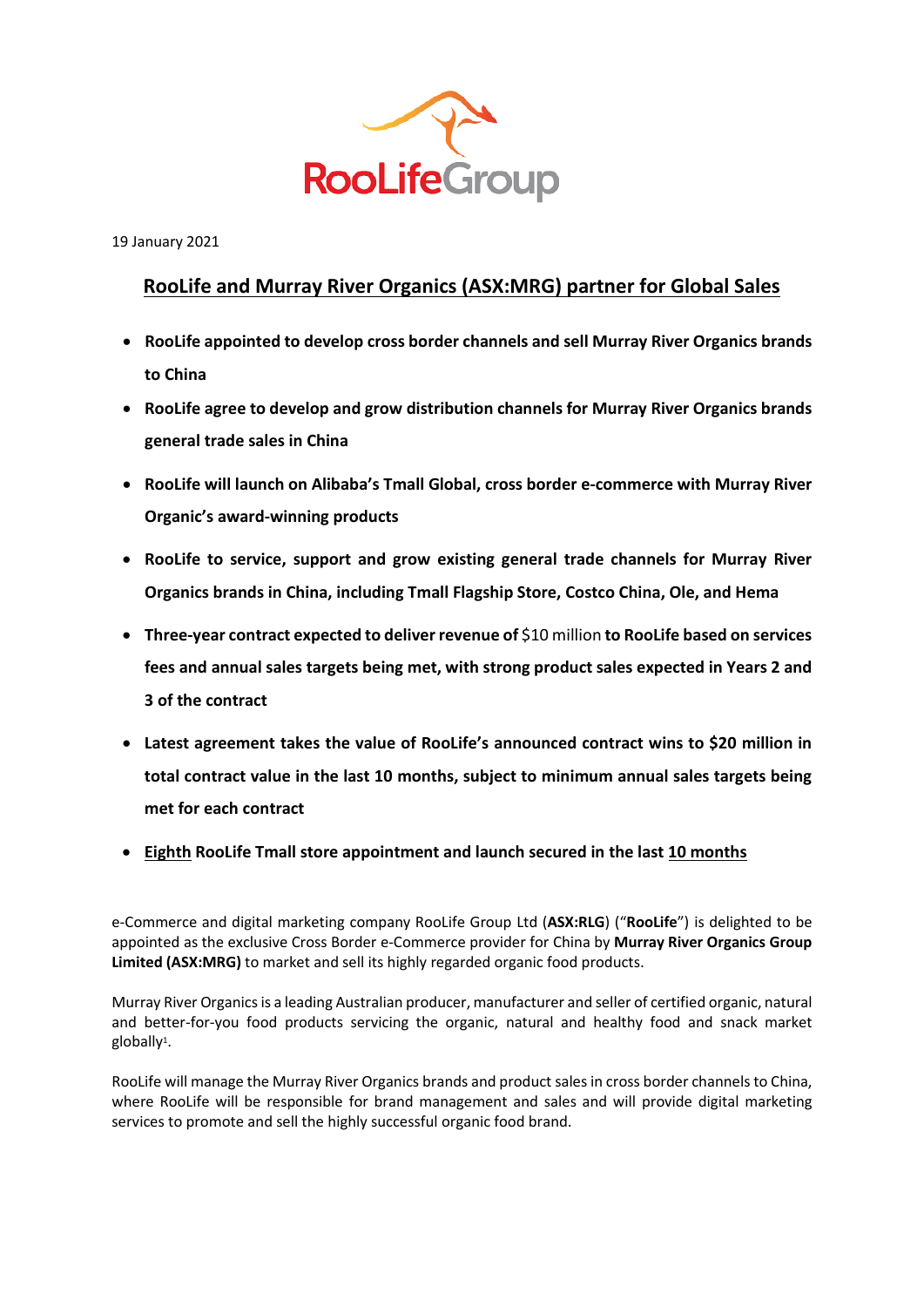RooLife will service Murray River Organics brands existing general trade sales channels, including Tmall Flagship store and major national retail chains **Costco, Ole** and **Hema**. The two companies will work together through this partnership to grow Murray River Organics brands and distribution network to achieve global expansion.



*RooLife to market and sell highly credentialled Murray River Organics products in China*

The agreement to establish and launch an Alibaba Tmall Global Cross Border Flagship store further adds to RooLife's revenue base and provides RooLife a mixture of monthly service fees and product sales revenue from marketing and selling the Murray River Organics range of products.

Under the terms of the agreement the Company will focus on immediately developing sales, targeting strong product sales through Years 2 and 3 of the contract which can be extended by mutual agreement.

The contract, which is subject to sales and performance milestones, is expected to deliver total revenue for the RooLife Group of approximately \$10m over a three-year period if minimum sales targets, which are scaled up each year, are met.

Birol Akdogan, Interim CEO of Murray River Organics, commented, "We welcome RooLife to join our journey to take Sunraysia to Asia. Our export growth focuses on Australian products that are better for you that meet the increasing global demand for clean, trusted and healthy food. RooLife's experience and expertise in digital marketing and e-commerce will certainly bring the Murray River Organics brands closer to the global consumer and we are genuinely excited by the opportunity to work more closely with them."